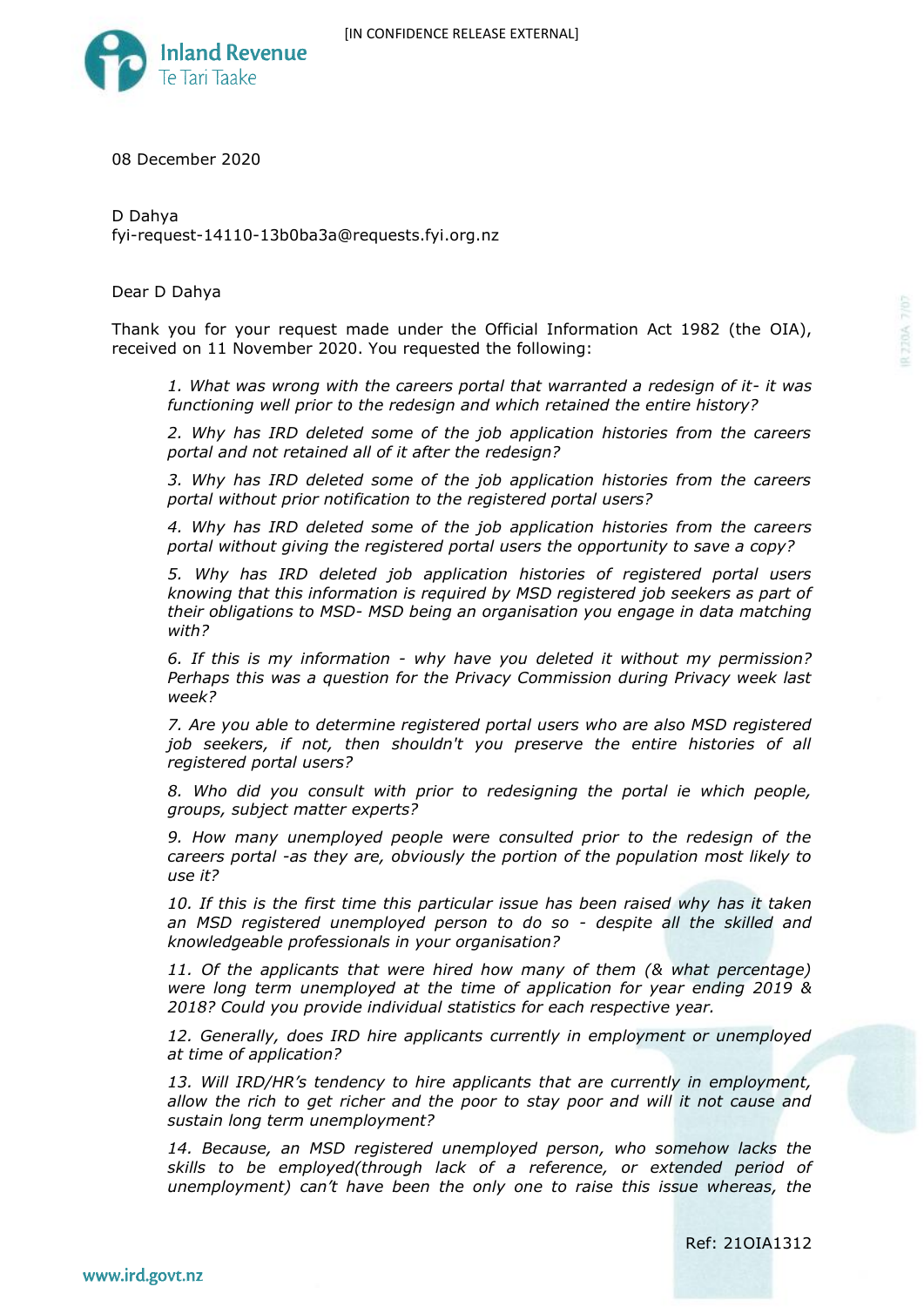*currently employed skilled professionals, most likely have, and so I ask for confirmation of this (insight) - 'confirmation', being key word in this FYI request. Why haven't IRD's knowledgeable and skilled professionals addressed this issue, acknowledged it, or even be aware of it? Refer Q8,9,10 & 11 also.*

*15 Was IRD aware of the importance of the entire job application history to MSD registered job seekers?*

*16. Was IRD aware of the requirement by MSD from MSD registered job seekers to be able to provide historical job application history?*

*17. If IRD have deleted career portal histories, without notification, they need to be able to produce a copy of the deleted history on request from portal users, especially from those that are MSD registered job seekers, for any potential MSD/SSA appeals hearings that may require historic information. Can IRD restore the deleted job application histories from their careers portals and, if not, why not?*

*18. Did a representative of IRD/HR attend last week's Wellington Privacy seminar during Privacy Week and, if not, why not? Refer Q6 above.*

It may help if I explain the change that was made to Inland Revenue's career portal and provide some background around how information submitted through the portal is used. The career portal was replaced in October 2019 as part of Inland Revenue's Business Transformation. The updated careers portal has been implemented as one of Inland Revenue's Software as a Service solutions.

When it comes to the retention of information submitted through the career portal, Inland Revenue strives to meet all the requirements for data retention under both the Public Record Act 2005 (the PRA) and the Privacy Act 1993 (the PA). Specifically, the PA prohibits organisations retaining personal information beyond the purpose for which it was submitted. Retaining information that was submitted through the career portal for the express purpose of a job application after the application process has completed would be in breach of Inland Revenue's requirements under the PA.

While Inland Revenue is aware that job seekers need to provide historical job application information to the Ministry of Social Development (MSD), there is no formal information sharing agreement with MSD, or any other agency, regarding job applications. Therefore, information submitted through the career portal is not supplied to any other agency by Inland Revenue. Additionally, Inland Revenue does not receive information from other agencies regarding job applications.

Inland Revenue continues to meet the organisations legal and professional requirements with regard to its hiring practices.

Some of your questions require further explanation. I will answer each of these in turn below.

## **Questions 8 & 9**

As with all system redesigns, Inland Revenue's new career portal was designed with input from internal sources with relevant expertise. The exact details of the staff consulted is withheld under section 9(2)(a) of the OIA, to protect the privacy of natural persons.

## **Questions 11 & 12**

This information is not collected by Inland Revenue during the application process. I am therefore refusing these requests under section 18(g) of the OIA, as the information is not held by Inland Revenue.